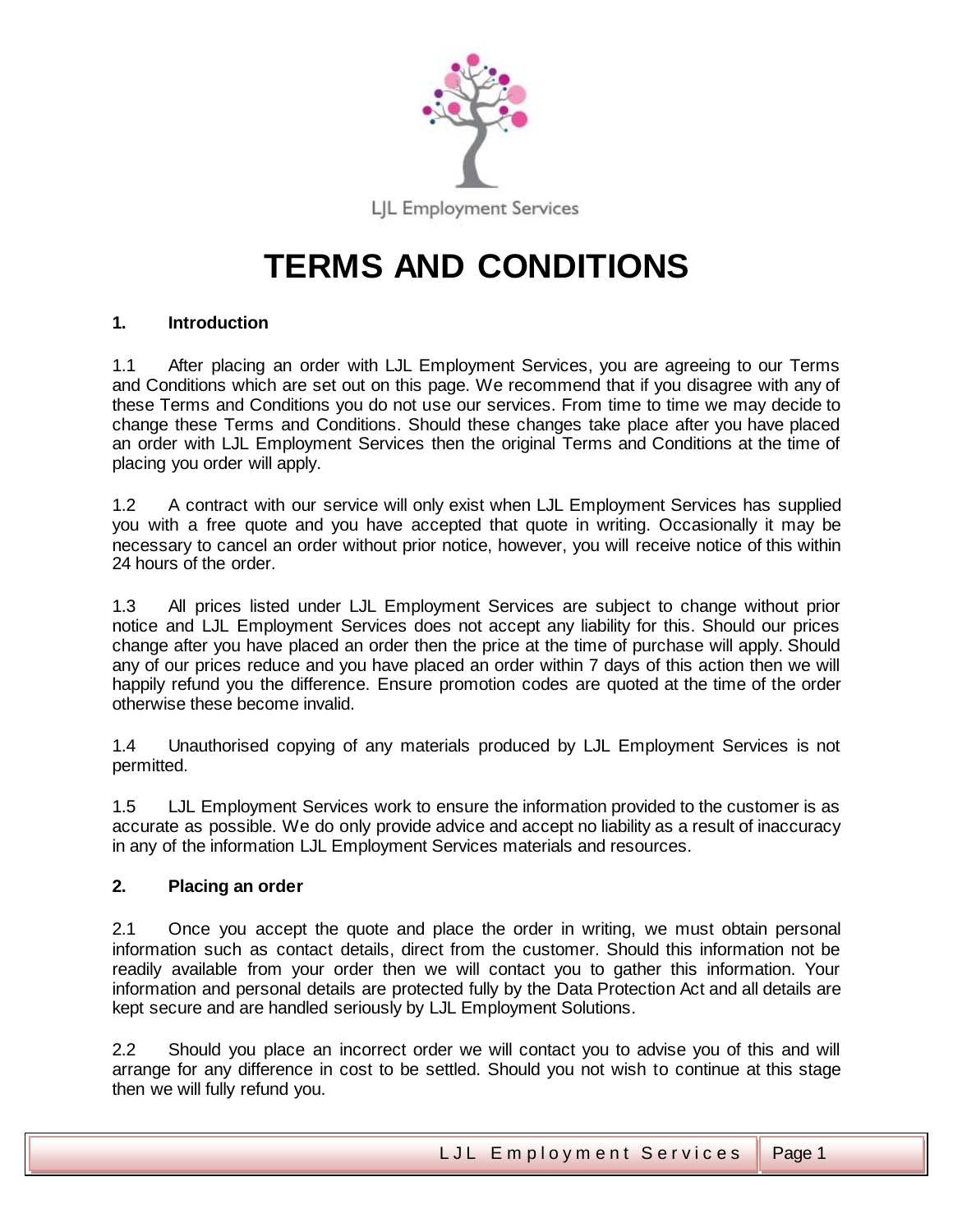2.3 If we find that due to the nature of your order; e.g. complex information we will fall outside the agreed turnaround time we will contact you to discuss this. Similarly, if we find that due to resources we will fall outside of the agreed turnaround time we will contact you to discuss this and agree any required actions.

2.4 Once your order has been placed with LJL Employment Services, we take payment in advance in order to begin your order (See Payments; Section). This is mainly through our online merchant service, PayPal. However, should you wish to pay by other means then please make contact to discuss alternative methods. We may need to arrange a telephone call or email questionnaire to gather all necessary information. The turnaround time pertaining to your order will apply from when all required information has been received by email or through consultation. When received, we will prepare your order from the information provided and where any existing content is deemed fit for purpose, we will use in the new documentation. Your documents will be delivered to you in Microsoft Word and PDF to the email address provided at the time of placing the order.

2.5 We do recommend that throughout the process of your order being completed you do check your Junk or Spam folder. We cannot accept any liability for where an order has been sent but perceived as not received for this reason. Any additional services ordered (for example LinkedIn Profiles) will also accompany your completed order by email.

2.6 Once you have received your first drafts, we expect to hear from you with any required adjustments within 5 working days, otherwise we will assume your order is complete and final documents will be presented as completion of your order. In order to be as efficient as possible we do recommend you outline any required adjustments in an email within that 5-day period. Once we have received your email we will respond should we feel your adjustments need to be re-considered. We aim to complete any requested adjustments within 48 hours of your request. If you would like it sooner, then please do advise us of this so that we can meet your needs. Should adjustments be minimal in nature (e.g. 1-2 sentences) then we do recommend you note the document and send it to us so we can review these and provide advice on any recommendations.

2.7 We provide our services in good faith and complete orders to the best of our knowledge by experienced Writers. We cannot accept any liability should you suffer any loss or damage from taking our advice.

## **3. Payment**

LJL Employment Services will take payment on receipt of your order. If a payment is not received or payment method is declined, the buyer forfeits the service package purchased. If no payment is received, no items will be produced or sent.

This is through our online merchant service PayPal. However, should you wish to pay by other means then please make contact to discuss alternative methods.

# **4. Cancellation & Returns Policy**

4.1 Items are entitled to be refunded based on complaint, case dependent. If an order is unsatisfactory, a written explanation is needed within 48 hours of completed service before the order may be considered for a refund. Buyer must take into account the description of the service package and the stages must be considered before requesting a refund. If the order matches the description by the LJL Employment Services and the buyer is unsatisfied, LJL